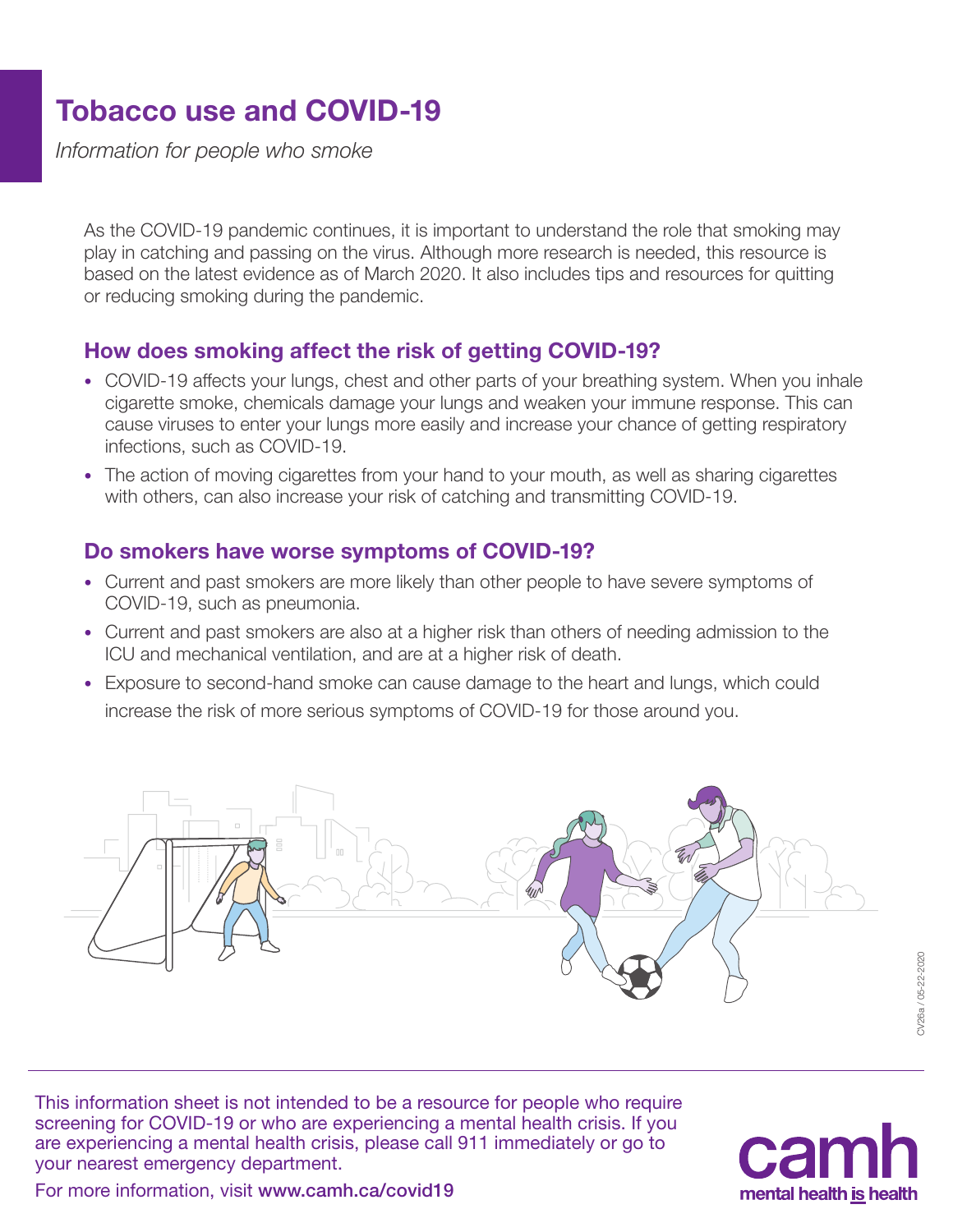#### How can I manage my smoking during the pandemic?

You may feel a strong urge to smoke to help you cope with feelings of stress, loneliness and boredom. But quitting is the most important thing you can do for your overall health, and may reduce your chance of getting COVID-19. Here are some tips for managing cravings during the pandemic:



# camh